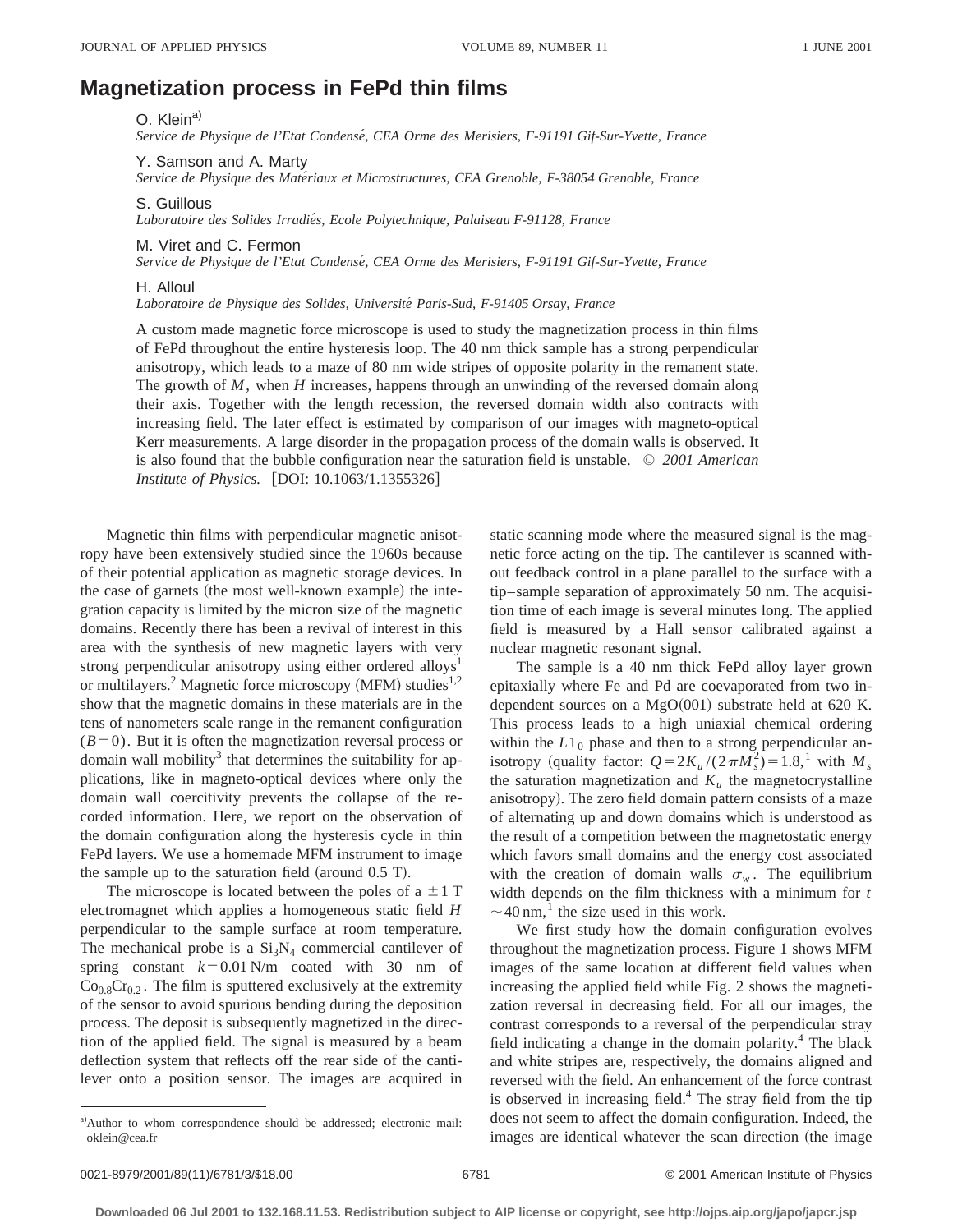

FIG. 1. Magnetization process imaged by MFM in increasing magnetic field. The white stripes are the reversed domains. The scan area is a 5  $\times$ 4 $\mu$ m<sup>2</sup> surface with the fast scan direction aligned along the horizontal axis. A domain movement induced by the tip can be seen in the bottom image (arrow). The upper part shows the normalized hysteresis loop of our sample obtained by MOKE with the field applied perpendicular to the layer.

at 0.467 T in Fig. 1 illustrates a scarce event of wall motion induced by the tip). At  $B=0$ , the local period gives access to the domain width, equal to 80 nm. Upon approaching saturation, the size of the dark regions increases rapidly. A resemblance, however, between the patterns of each image is perceived, as most of the walls remains undisplaced in spite of local modifications of the demagnetizing field. In garnets, the standard reorganization process includes a straightening of the domain walls.<sup>5</sup> Here, the growth of *M* is mainly allowed by a diminution of the length of the reversed domain causing them to roll back from their extremities. This is seen as an indication of a large coercitivity preventing their motion.

The bubble state near the saturation field could not be imaged by our instrument. Considering the scanned sizes, this is a likely indication that the bubble configuration is unstable on the imaging time scale (MFM tip field can additionally destabilize bubbles). Also nucleation events seem a rather rare process, while domain wall propagation ensures most of the magnetization reversal with a dynamics that is much faster than the acquisition time. For instance in Fig. 2, the white stripes, which are connected, emerge from the same nucleation center located out of the observed area. The domain repartition is even more inhomogeneous than in Fig. 1. This is controlled by local magnetic inhomogeneities opposing wall motion.<sup>6</sup> In contrast to observation performed in







FIG. 2. Nucleation process imaged by MFM in decreasing magnetic field. The scan area is a  $10\times6 \ \mu \text{m}^2$  surface.

garnets, the domain propagation does not adopt a starlike shape but rather proceeds from a single stripe with only rare branching events.

At high fields, pointlike reversed regions are still observed above 0.5 T. Two of these anomalies are visible on the 0.305 T picture in Fig. 2. The location of these spots is independent of the magnetic field history. Furthermore, these spots still appear as minority domain when the applied field is inverted. As a result, they are attributed to magnetic anomalies localized on structural defects. Surprisingly, these defects rarely participate in the nucleation process as demonstrated in Fig. 2. Their measured diameter is 130 nm and this value is independent of the defects observed, but it changes if the tip is replaced. We believe that the image of quasipunctual magnetic defects is the force transfer function of our magnetic tip and the 130 nm diameter reflects the width of our probe in MFM mode. This figure is much greater than the physical size of the apex of the tip (around 30 nm, as obtained from the apparent width of a selected 10 nm carbon nanotube measured in both AFM contact mode